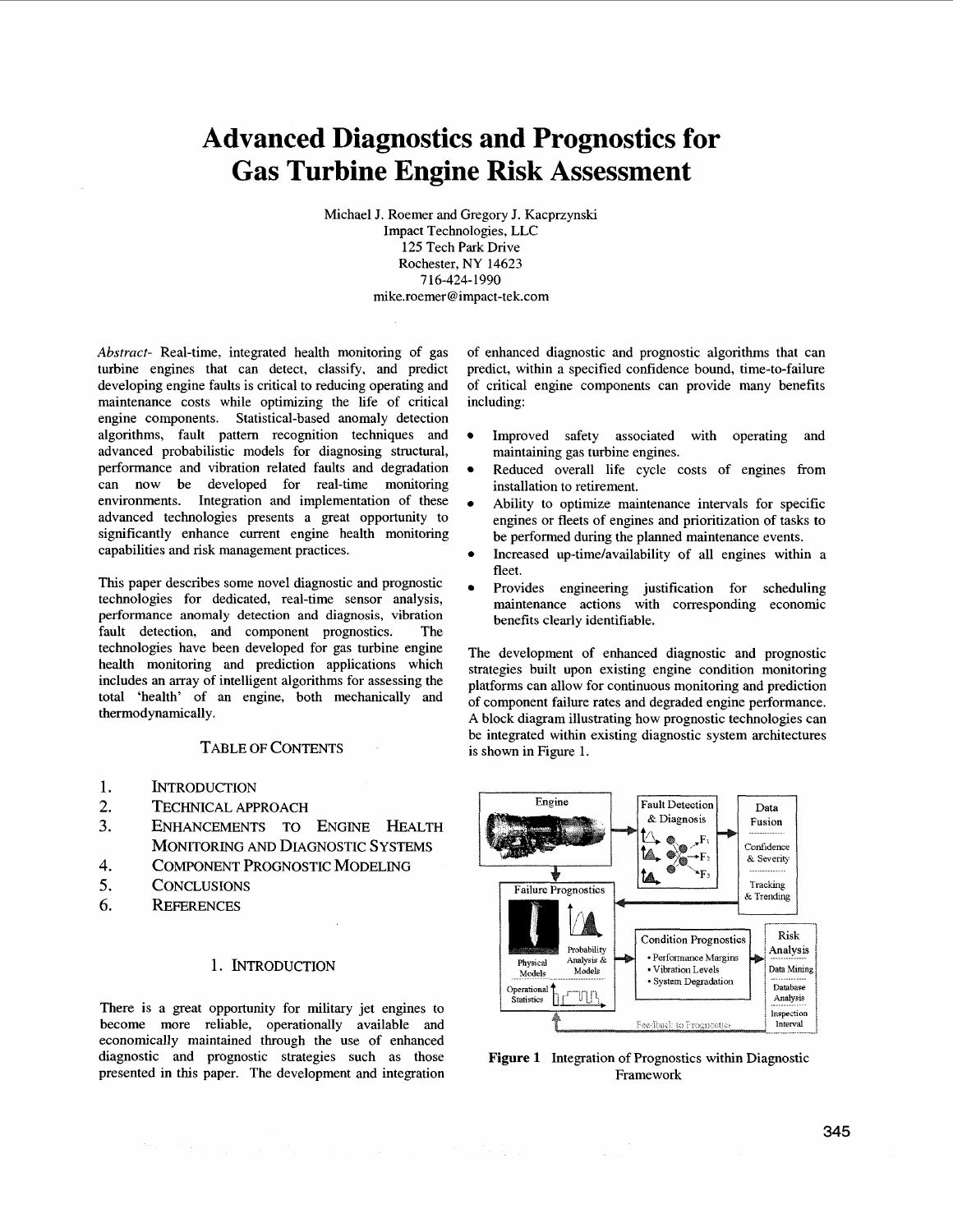From Figure **1,** the integration of prognostic technologies within existing diagnostic systems begins with validated sensor information currently measured on the engine being feed directly into the diagnostic algorithms for fault detection/isolation and classification. The ability of an enhanced diagnostic system to fuse information from multiple diagnostic sources together to provide a more confident diagnosis is emphasized along with a system's ability to estimate confidence and severity levels associated with a particular diagnosis. In a parallel mode, the validated sensor data and real-time current/past diagnostic information is utilized by the prognostic modules to predict future time-to-failure, failure rates and/or degraded engine condition (i.e. vibration alarm limits, performance margins, etc.). The prognostic modules will utilize physics-based, stochastic models taking into account randomness in operation profiles, extreme operating events and component forcing. In addition, the diagnostic results will be combined with past history information to train real-time algorithms (such as a neural networks or real-time probabilistic models) to continuously update the projections on remaining life. The specific approaches and algorithms for determining these component prognostic results are described in this paper.

Once predictions of time-to-failure or degraded condition are determined with associated confidence bounds, the prognostic failure distribution projections can be used in a risk-based analysis to optimize the time for performing specific maintenance tasks. A process which examines the expected value between performing maintenance on **an**  engine or component at the next opportunity (therefore reducing risk but at a cost of doing the maintenance) versus delaying maintenance action (potential continued increased risk but delaying maintenance cost) can be used for this purpose. The difference in risk between the two maintenance or operating scenarios and associated consequential and fixed costs can then be used to optimize the maintenance intervals or alter operational plans.

## **2. TECHNICAL APPROACH**

**In** order to evolve purely diagnostic health monitoring systems to those that are capable of more robust diagnostics and failure prognostics, a probabilistic framework is advantageous. Certainly, a prognostic system output that only reports a specific time-to-failure without having any confidence (uncertainty) bound associated with the prediction would be unwise. This is true for simple prognostic approaches that only utilize historical reliability data (such as Weibull distributions) to the more advanced prognostic modeling approaches that take design parameter and operating condition uncertainties into account.

The prognostic modeling approach implemented in this paper takes advantage of the directly sensed parameters, fused and diagnostic EHM system results, as well as inspection and historical reliability data to provide critical inputs for producing accurate failure predictions. **As** shown in Figure **2,** this process begins with a comprehensive evaluation of the sensor data including multiple techniques that are fused together for identifying incipient sensor failure modes. Once the possibility of a sensor malfunction has been minimized, multiple diagnostic algorithm outputs are combined with diagnostic fusion techniques to enhance the fault identification capabilities of the engine health monitoring system. *An* example of diagnostic fusion might be intelligently processing information from vibration data, performance parameters, and oil related measurements to detect bearing faults with higher certainty. Next, in order to obtain the prognostic projections on component failures or unsatisfactory engine operation, different levels of prognostic strategies can be utilized. Approaches to be considered in this paper include probabilistic, physics-based models that take design parameter and operating condition uncertainties into account.



**Figure 2** Prognostic Enhancements to Diagnostic Systems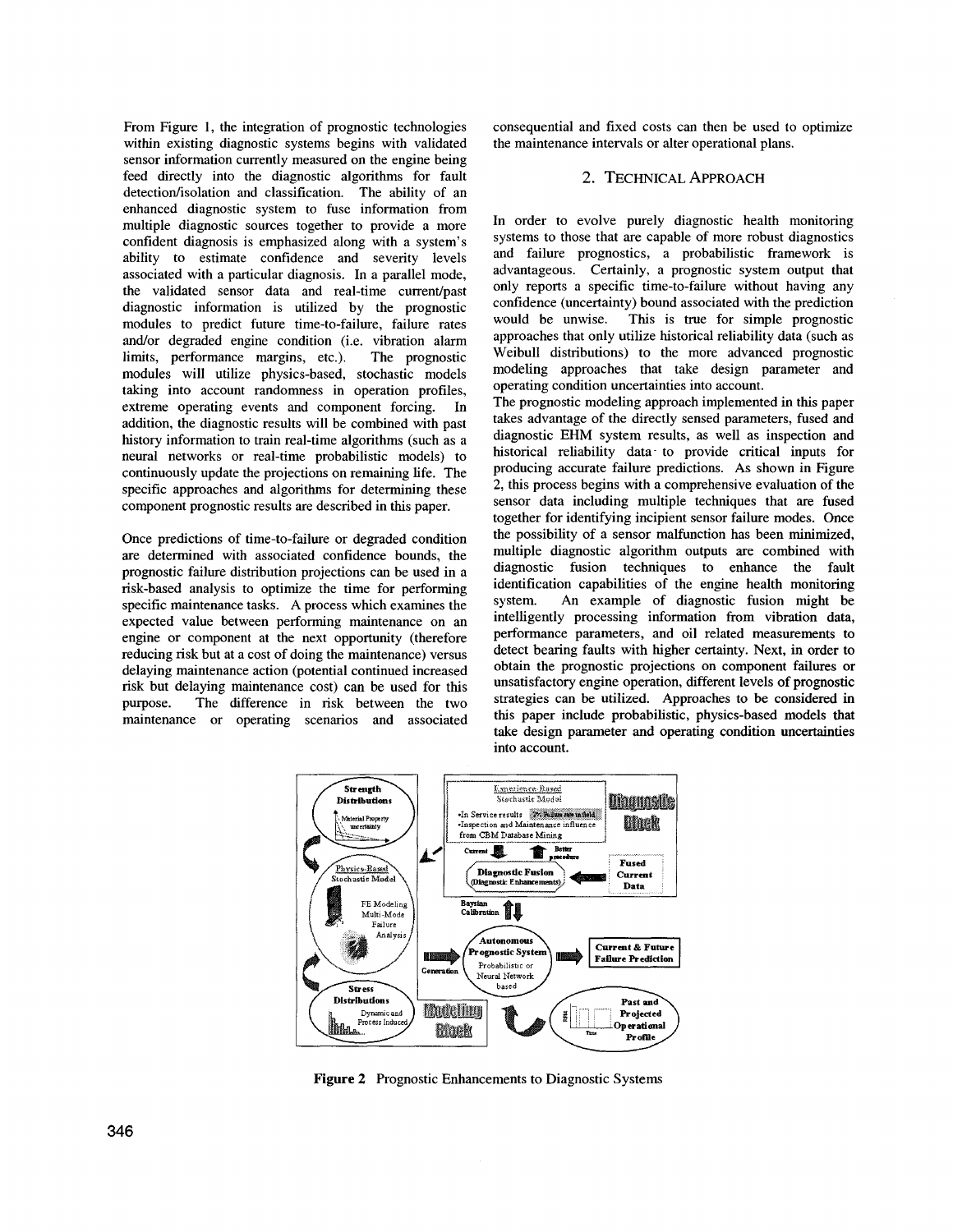# 3. ENHANCEMENTS **TO** ENGINE HEALTH MONITORING AND DIAGNOSTIC **SYSTEMS**

**A** few technologies for improving the robustness of existing engine health monitoring (EHM) and diagnostic systems will be discussed next which include; fused sensor validation and recovery, probabilistic anomaly detection and diagnosis and stochastic vibration fault classification. These real-time diagnostic enhancements are capable of accounting for uncertainties from engine transient conditions, random measurement fluctuations and modeling errors associated with model-based diagnostic procedures. Besides providing more robust diagnostic results, the techniques yield direct confidence and severity levels associated with particular diagnoses that can be directly utilized by prognostic algorithms which are also probabilistic in nature.

## *Fused Sensor Validation and Diagnostics*

**A** necessary front-end to all engine health monitoring systems must insure the integrity of the measured parameters. Sensor problems such as ground loop faults, sensor drift or electrical noise can often appear as the onset of a performance or vibration fault and must be isolated and detected properly. The sensor analysis enhancements described herein must validate the integrity of sensor signals with multiple techniques that isolate particular failure modes, therefore also providing a level of fault diagnosis for the sensor system itself.

The sensor validation and diagnostic process is performed using multiple and collaborative techniques that offer advantages for isolating and detecting specific sensor failure modes (Figure **3).** Some available techniques that have been implemented with success include; trained neural networks, fuzzy logic analysis, signal auto and cross correlation, and high-pass filtering.



**Anomaly Detection** *P* **Fault Diagnosis** - **Sensor Recovery** \* **Virtual Sensing** 

**Figure 3** Sensor Validation and Fault Diagnostics

The sensor validation and diagnostic techniques fall in two categories; signal processing-based and physics-based. The signal processing techniques accomplish their tasks (detecting and diagnosing sensor anomalies) independent of a monitored system's characteristics. Conversely, the physics-based techniques accomplish more advanced tasks (sensor recovery and virtually sensing parameters) because they are developed from a-priori knowledge of the system characteristics. Signal auto-correlation and high-pass filtering are two signal processing techniques used for identifying grounding and intermittent spikes at high levels of sensitivity. The correlation matrix tracks the degree of co-linearity between signals in real-time and can detect clipping, noise and multiplexer cross-talk. This technique bridges signal processing and physics-based approaches

because system response characteristics may be used to aid in fault identification in highly dynamic situations.

The more advanced detector schemes are rooted in the engine's physical characteristics. The fuzzy logic based sensor analysis continuously assesses the "normal" bands associated with each sensor signal at the current operating condition. When a signal goes outside these bands, while others remain within, an anomaly is detected associated with those specific sensors. The neural network operates by comparing the physical relationships between signals as determined from a gas path model of the engine's performance parameters. The neural network has the ability to recovery sensors that have failed or "virtually" sense critical diagnostic parameters that is not monitored. All of these parallel algorithms may be combined in a data fusion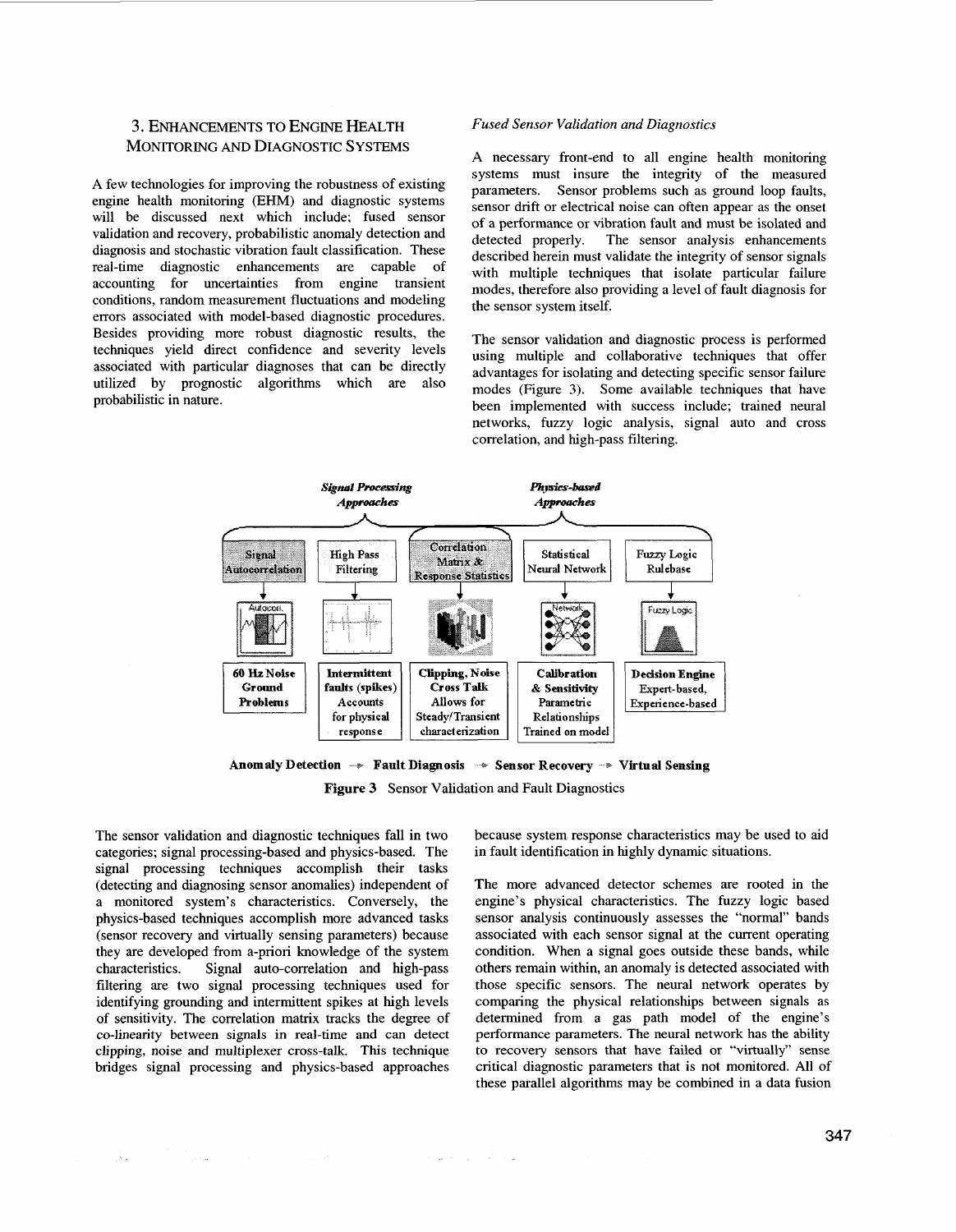process that determines the final confidence levels that a particular sensor has either failed or has suspect operation.  $[3]$ .

Figure 4 shows an example of some engine test cell results where the fuel flow sensor began "spiking" at full throttle. Both the high pass filter and autocorrelation technique were able to autonomously detecting this sensor fault.



**Figure 4** Detection of Spikes in Fuel Flow Sensor

## *Statistical Engine Baseline Models for Robust Fault Detection*

A critical aspect of most model-based diagnostic or prognostic processes is the physics-based engineering analysis and/or computer simulation of the engine and associated baseline data that is used to develop the "baseline signature" model. The analysis model will be used to model the engine's "normal" behavior, and any statistical deviation from that model will used to detect engine faults. Baseline data is typically analyzed for each engine over the entire envelope of operating conditions. The corrected parametric curves are then developed as the "engine signature" models. Subsequent engine performance assessments depends on evaluating the distribution shifts associated with the normal deviations from these baseline parametric models. This concept is illustrated at the top of Figure 5.



**Figure 5** Engine Signature Model and Statistical Anomaly Detection

Engine performance anomaly detection algorithms are designed to statistically detect the manner in which performance parameters are shifting over time and to analyze the confidence intervals associated with engine performance degradation issues.

The algorithms statistically trend and analyze how the measured parameters compare against the engine baseline "signature" model. A sample parametric plot is shown in the bottom left of Figure 5. The bottom right of Figure 5 illustrates the normal deviation from a baseline engine signature model as the PDF or Probability Density Function identified with "baseline mean" under a specific operating condition. When a sufficient amount of new data at this condition has been collected, its PDF (identified by "new mean") may be statistically compared with the baseline PDF to determine the confidence that the mean value has shifted. As an example, we may be **75%** confident that the mean has shifted by more than 3%. Continuously tracking significant parameters such as flows, vibration fault frequency amplitudes, etc. in this statistical manner can yield robust and pertinent diagnostic information regarding degraded engine operation.

#### **Fused Fault Pattern Recognition and Probabilistic Engine** *Diagnostics*

Utilizing collaborative probabilistic [2] and pattern recognition techniques [3] to diagnose particular fault error patterns with associated confidence and severity levels can significantly enhance current engine diagnostics. The probabilistic fault identification process utilizes known information on how measured parameters degrade over time and compares them with the current parameter distribution shifts (calculating the degree of overlap between the known fault joint probability density function and currently measured joint PDF) to identify potential fault scenarios.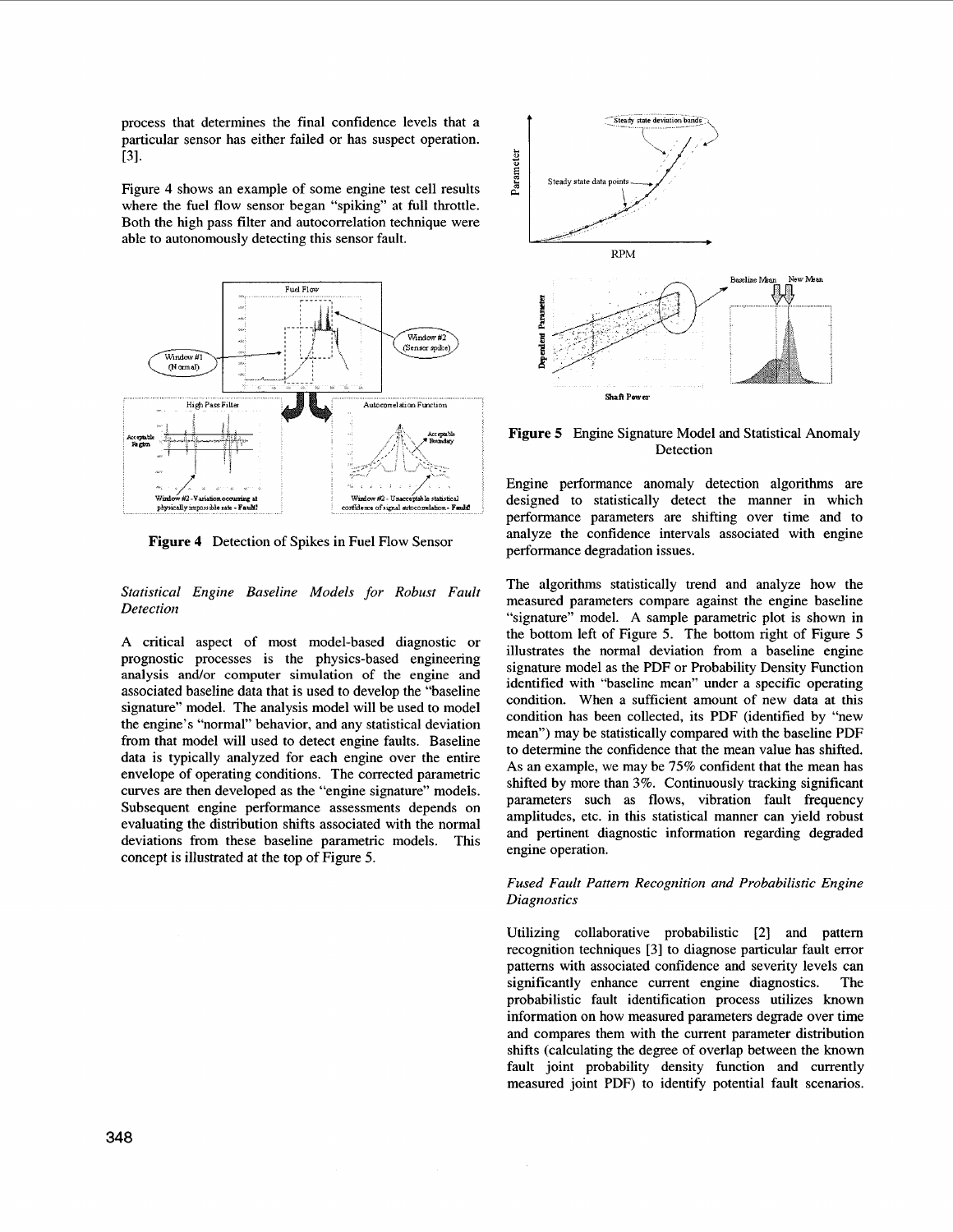Pattern recognition of a fault pattern has been successfully performed using an unsupervised neural network (Kohonen Map) for clustering fault types in series with a standard back propagation neural network to classify specific fault patterns in 2-D space [4]. The diagnostic predictions made by these two techniques are then fused together using a Bayesian inference algorithm that either increases or decreases the confidence of a particular diagnosis based on the outputs agreement or disagreements. **A** discussion and example of the probabilistic fault diagnostic method is provided in this paper.

As mentioned, the probabilistic fault identification process utilizes known information on how measured parameters degrade over time and compares them with the current parameter distribution to track and identify degraded fault conditions. The amount of each parameter's shift from the expected baseline operation at **a** particular operating condition is continuously analyzed along with the associated statistical confidence level. The shifted distributions are compared against the baseline parameter's probability distribution for all known faults. Comparing the measured distributions against all the known fault distributions yields the confidence of a known performance degradation problem.

A stochastic interpretation of the measured and known parameter distributions can provide a powerful means of calculating multiple fault contributions to a current engine operating condition and envisioning the most likely evolution of the fault. **A** manipulation of the First Order Reliability Method (FORM) can be used to gage a fault's evolution in state vector space where the faults and the current condition are not known with complete certainty. The conceptual framework for structural reliability and more specifically the FORM algorithm is provided by classical reliability theory *[5].* 

In essence, the probabilistic fault diagnostic process involves assigned PDF's to performance error patterns associated to known faults in N-dimensional space. Similarly, the current error exists as a PDF in the space as well. The probability that the current condition (C), may be attributed to a given fault (F) is determined by their joint probability density function. If C and F can be assumed to be normally distributed, the probability of association (Pa) can be found using:

$$
p_a = 2\Phi(-\frac{\overline{F - C}}{\sqrt{\sigma_f^2 + \sigma_c^2}}) = 2\Phi(-\beta)
$$
 (1)

where:<br> $\frac{1}{E}$   $\frac{1}{C}$ 

 $F, \overline{C}$  = the mean of the distributions F and C respectively  $\sigma_f$ ,  $\sigma_c$  = the standard deviation of the F and C distributions The function  $\Phi$ ( ) is the standard normal cumulative distribution. The notation  $\beta$  is the reliability index. If  $\mathbf F$  and C are not normal or lognormal variables then the probability of failure can be determined only by using a computer algorithm as described in [4].

Two different fault measures have been developed from this stochastic technique  $[1]$ . First, a cumulative sensitivity index defined by the global non-dimensional variation from the initial state, at time 0, to the final state, at time t (over the time interval [O,t]). Next, an evolutionary sensitivity index defined by the local non-dimensional variation from an intermediary state, at time ti, to another intermediary state, at time ti+l, over the time interval [ti,ti+l]. Both of these indices are given below.

Cumulative Sensitivity Index:

$$
C_{0,t} = -\frac{\beta_t - \beta_0}{\beta_0} \tag{2}
$$

Evolutionary Sensitivity Index:

$$
E_{n,n+1} = -\frac{\beta_{n+1} - \beta_n}{\beta_n}
$$
 (3)

where  $\beta$  is the reliability index related to the Euclidean distance between the current conditional distribution and a given fault distribution.

Figure 6 illustrates the fault detection and classification process in a two-dimensional parameter space. Starting at the origin, (representing initial normal engine operation) the measured parameter distributions begin to shift as some type of performance degradation begins to occur. After several missions when the anomaly level is reached an anomaly detection warning is issued. **As** shown in Figure **6,** the current measured PDF moves to point **T1** then to T2 as time progresses, ultimately approaching the 4% fault. The described situation in Figure 6 can be handled with mathematical accuracy by using the proposed probabilistic fault diagnostic calculations previously described.



**Figure** *6* Probabilistic Fault Diagnosis Process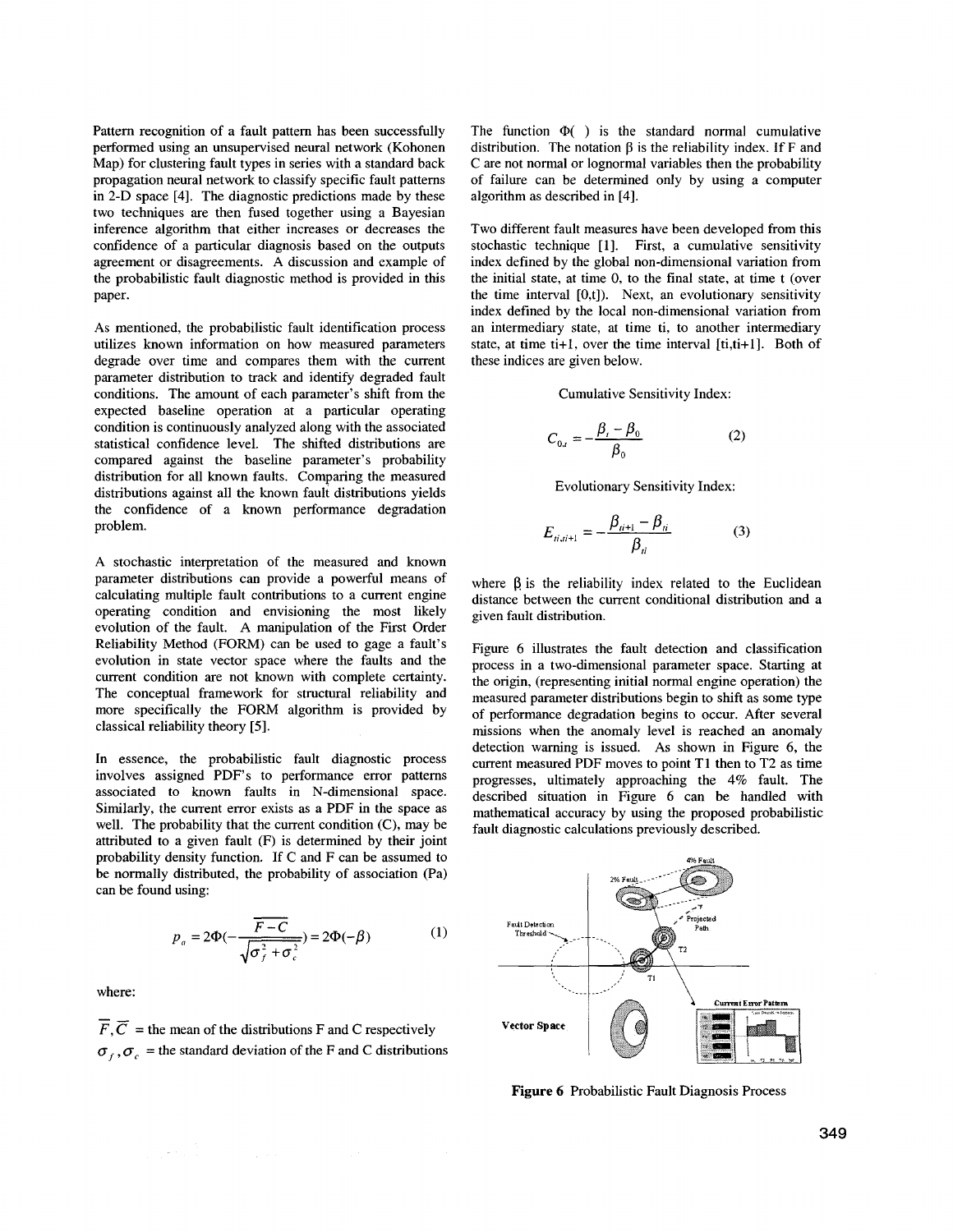Figures 7 and 8 provide a further example of the evolution of a performance error pattem. Three different performance faults at a 2% level were identified using a gas path model of an engine. In this example, and shown in Figure 7, the PDF of the current error pattern initially evolves towards a 2% HP Compressor efficiency fault. This is also shown in Figure 8 from the fact that from  $T=0$  to  $T=3$  the Euclidean distance between the current PDF and the HPC fault gets smaller. However, as time goes by, the current condition evolves towards, and eventually past, the HPC fault. From Figure **8,** at T=5 the current PDF is closest to the 2% HP Turbine Efficiency fault. Figure **7** illustrates that the engine's degradation has indeed evolved beyond association with the HP Compressor fault to high association with the HP Turbine fault. In this example, the final position rests at 9.98% association with the HPC fault and 22.8% association with the HPT fault.



**Figure 7** Degree of Fault Association



**Figure 8** Fault Evolution

*Enhanced Vibration Fault Detection and Diagnostics* 

Real-time assessment of mechanical faults (bearing, rotordynamic, structural, etc.) utilizing vibration signatures collected from accelerometers at specified locations on the

machine can be enhanced using neural-fuzzy diagnostic techniques. Domain knowledge associated with particular vibration fault frequencies, fixed frequency ranges, per-rev excitations, structural resonance's, etc. are extracted from the vibration spectrums and used to develop a knowledge base from which the fuzzy logic membership functions and rulebases are developed. This feature extraction process is illustrated in Figure **9.** Non-vibration related data such as the performance parameters, oil analysis data, etc. can also be integrated (knowledge fusion) into the fuzzy expert system to collaborate on a particular diagnosis.



**Figure 9** Feature Extraction from Vibration Spectrums

Most current vibration anomaly detection schemes rely solely on amplitude levels. However, the vibrational analysis scheme presented here investigates amplitude levels, critical spectral features and utilizes a shape-based statistical analysis of the tracked order coupled with a intelligent rulebase to detect **and** diagnose mechanical faults. The combination of these 3 techniques allows for robust and more sensitive diagnostic capability. Figure 10 shows the average shape of a HP shaft tracked order and +/- 2 standard deviations determined from testing of multiple engines. The bold line in [Figure 10](#page-6-0) shows **a** simulated tracked order of an engine with a different structural resonance. In this example, a simple amplitude level band on the racked order would not detect a problem, however, **a**  statistical analysis of the shape of the tracked order is able to detect a fault.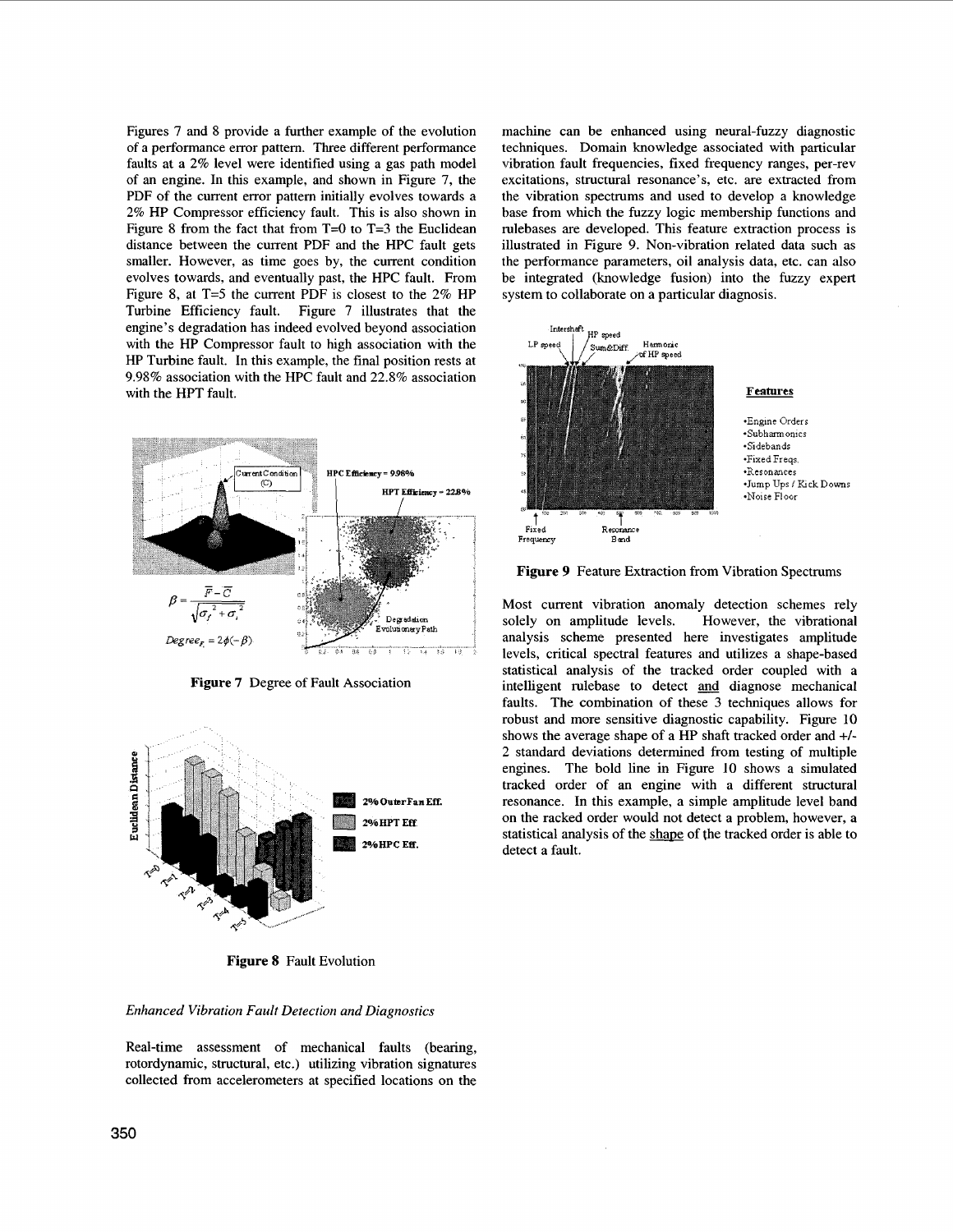<span id="page-6-0"></span>

**Figure 10** - Shape-based Vibration Diagnostics

#### *Database Analysis*

Utilizing probabilistic and artificial intelligence methods to record and trend critical component life usage, instrumentation problems, **as** well as vibration and performance faults over the life of the machine is an important feature of an advanced diagnostic and prognostic system. **A** database would at a minimum consist of error pattern trend charts, life accumulation charts, **as** well **as**  selected data and anomoly detection logs. The error pattern trend chart shown in Figure **11** is a "to-date'' snap-shot of how performace or vibration faults have manifested themselves over the life of the machine. Similarly, the life accumulation chart would show how the remaining life for a given critical compent has reduced over time.



**Figure 11** Error Pattern Trending

#### 4. COMPONENT PROGNOSTIC MODELING

**A** physics-based stochastic model is a technically comprehensive modeling approach that has been traditionally used for component failure mode prognostics. It can be used to evaluate the distribution of remaining useful component life **as** a function of uncertainties in

 $\sim 200$ 

component strength/stress or condition for a particular fault. The results from such **a** model can then be used to create a neural network or probabilistic-based autonomous system for real-time failure prognostic predictions. Other information used **as** input to the prognostic model includes diagnostic results, current condition assessment data and operational profile predictions. This knowledge-rich diagnostic information is generated from multi-sensory data fusion combined with in-field experience and maintenance information obtained from data mining processes.

**A** prognostic model must have ability to predict or forecast the future condition of a component and/or system of components given the past and current information. The realm of prognostics is sometimes divided into failure and condition prognostics. Failure prognostics often refers to the continuous accumulation of damage and/or life on components or systems of components, with or without the presence of any identified faults. Components govemed by mechanical wear and failure often fit into this category (i.e. prediction of crack initiation without the presence of a fault detected). In contrast, condition prognostics is most often associated with a fault being diagnosed prior to a vibration or performance related limit being exceeded. **A** detected fault must be isolated and assessed for severity so that the remaining useful life can be determined. This useful life is defined by the operating time between detection and an unacceptable level of degradation.

## *Failure Prognostics using Physics-Based Models*

**A** physics-based stochastic model for failure prognosis typically incorporates mechanical (finite element) or thermodynamic (through-flow model) deterministic models **as** their basis. The probabilistic procedure for addressing inherent modeling uncertainties must be built into these models using statistical distributions of the parameters that most directly effect the component life limiting factors. Some of these factors include the material properties, dynamic forcing, and process variability. The distribution on the 'current remaining life in a component life prediction may be determined by calculating all possible combinations **of** these life-limiting factors in a stochastic process given past maintenance and operating conditions. Operating hours can be statistically analyzed, trended and projected into the future to provide the prognosis of remaining life. More advanced stochastic models that represent failure mode uncertainties, projected operational parameters, and rare/random events can be used to help predict failure mode propagation.

This analytical model should be calibrated using in-service data to clearly reflect the root cause of the in-service failure mode experiences. In the case where a finite element model can be used (gearing, blading, impellers, or rotors for example) crack initiation regions should agree with any infield experience and inspection data. More empirically analyzed components such as bearings should have clearly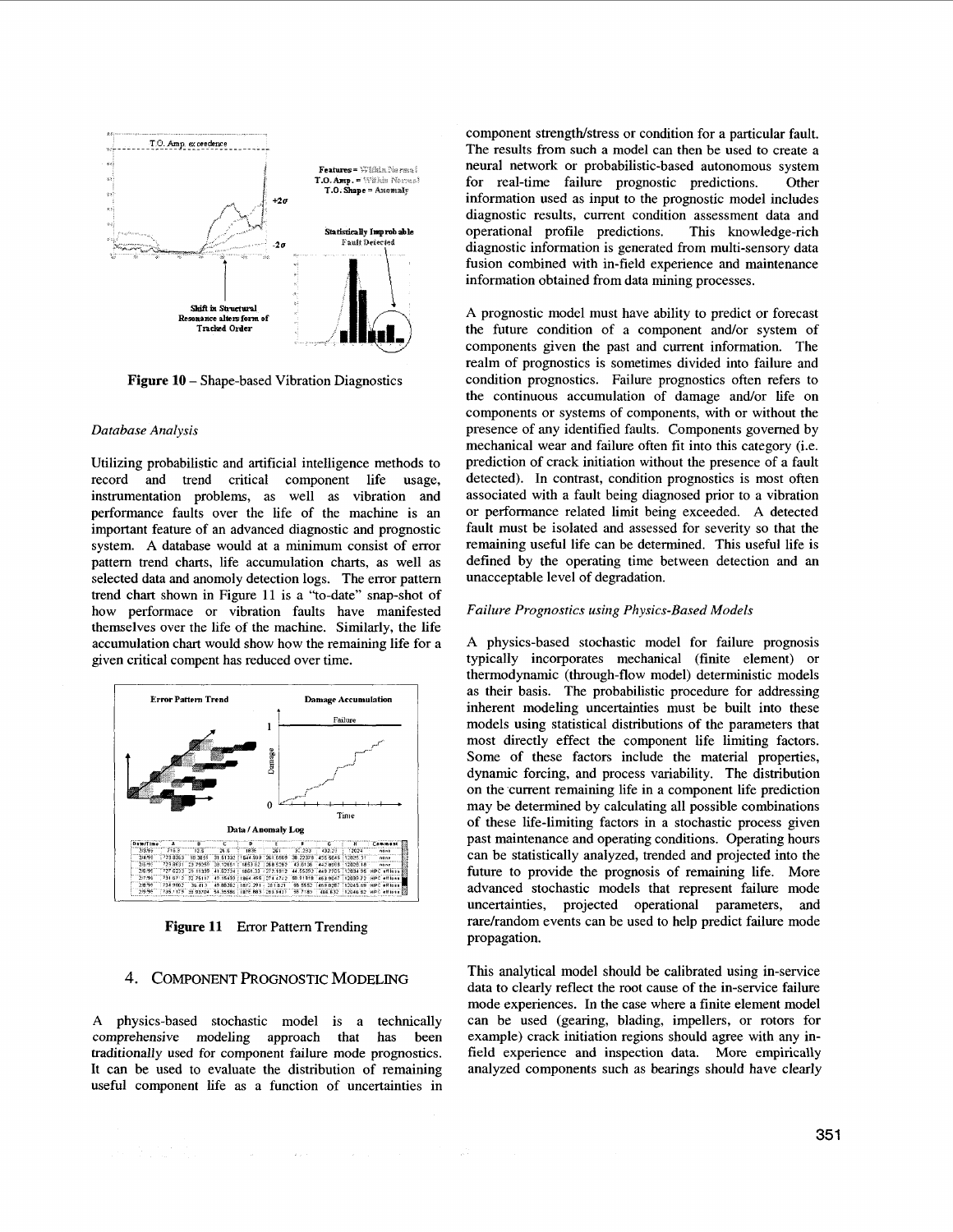identified relationships between diagnosed fault severity and life consumption.

#### *Example* of *a Stochastic Physics-Based Model*

Sophisticated fracture mechanics and damage accumulation analysis have shown that accelerated crack nucleation and micro-crack formation in components can occur due to startups and shutdowns, transient load swings, higher than expected intermittent loads, or defective component materials. More commonly, normal wear causes configuration changes (loose fit of assembled parts, work hardened surfaces, and reduced structural section areas) that contribute to increased or unexpected dynamic loading conditions. High cycle dynamic and transmission loads cause micro-crack incubation and formation at material grain boundaries in stress concentrated regions (especially between hardened surfaces and softer subsurface material interfaces, and at acute changes in component material geometry). The majority of crack growth evolves in a subcritical propagation process of crack tip blunting, unstable crack formation, and crack elongation. As super-critical loading in the cracked material region is approached, growth accelerates resulting in material dislocation and detachment. Sub-critical crack evolution is highly dependent on a component's material, geometry, loading conditions, and the particulars of the unique component crack growth cycle. This kind of failure-mode knowledge is often times overlooked in determining the potential usefulness of a particular prognostic or diagnostic algorithm.

The available time to take corrective or compensatory actions during specific periods of micro-crack incubation, formation, and sub-critical propagation in the material of a faulted component must be considered. Based on this understanding, either of two beneficial actions could be taken: a corrective one to perform maintenance to repair or replace the part, or a compensatory one to reduce system operational loads to extend the life of the faulted **part.** The informed decision exists only if the diagnostic/prognostic system has the ability to detect that the fault exists, isolate it to the specific component, and assess its severity in a timely manner.

**A** stochastic physics-based model of a turbine blade will be used to describe the modeling approach described above and is shown below in Figure 12. Although each component prognostic modeling procedure is different based on the failure modes being predicted, a process that utilizes the raw, database and processed diagnostic data through a physical-based model is still applicable.

The factors and associated level of uncertainty that most directly effect the remaining useful life on a component must be identified in this physical model. One of these factors specific to a turbine blade is the steady stress at the critical locations in the root region. The uncertainty associated with this steady stress due to variations in the operating environment, temperatures, manufacturing tolerances, etc must be accounted for with a statistical distribution computed by testing and field service data. Another factor critical in predicting turbine blade life is the dynamic stress as a function of the uncertainty in harmonic excitation and response characteristics. The strength or resistance capability of the material must also be considered as a function of the uncertainty in material properties.



**Figure 12** Physics-Based Stochastic Model

In an effort to describe the process of prognostic modeling for a specific component failure mode (only one aspect of this turbine blade model) the LCF fatigue life for the root location that experiences stress cycling in excess of the material's yield strength will be described in the equation (4) below **[6].** 

$$
Nf1_{L} = \frac{1}{2} \cdot \sigma_{L}(true)^{\left[\frac{1}{(n-c)}\right]} \cdot K^{\left[\frac{1}{(n-c)}\right]} \cdot Ef^{\left(\frac{-1}{c}\right)} \tag{4}
$$

All of the parameters involved in calculating LCF life have levels of uncertainty associated with them and are therefore given as probability distributions that may or may not be Gaussian. The distributions are combined using a Monte-Carlo simulation. The Monte-Carlo simulation is an automatic process that randomly selects thousands of different values from each of the life-limiting factor distributions. Over the entire simulation, the randomly chosen values are combined to generate the distribution **of** a parameter that may have been very difficult or impossible to calculate in a strict analytical sense. The result of the simulation is also shown in Figure 12.